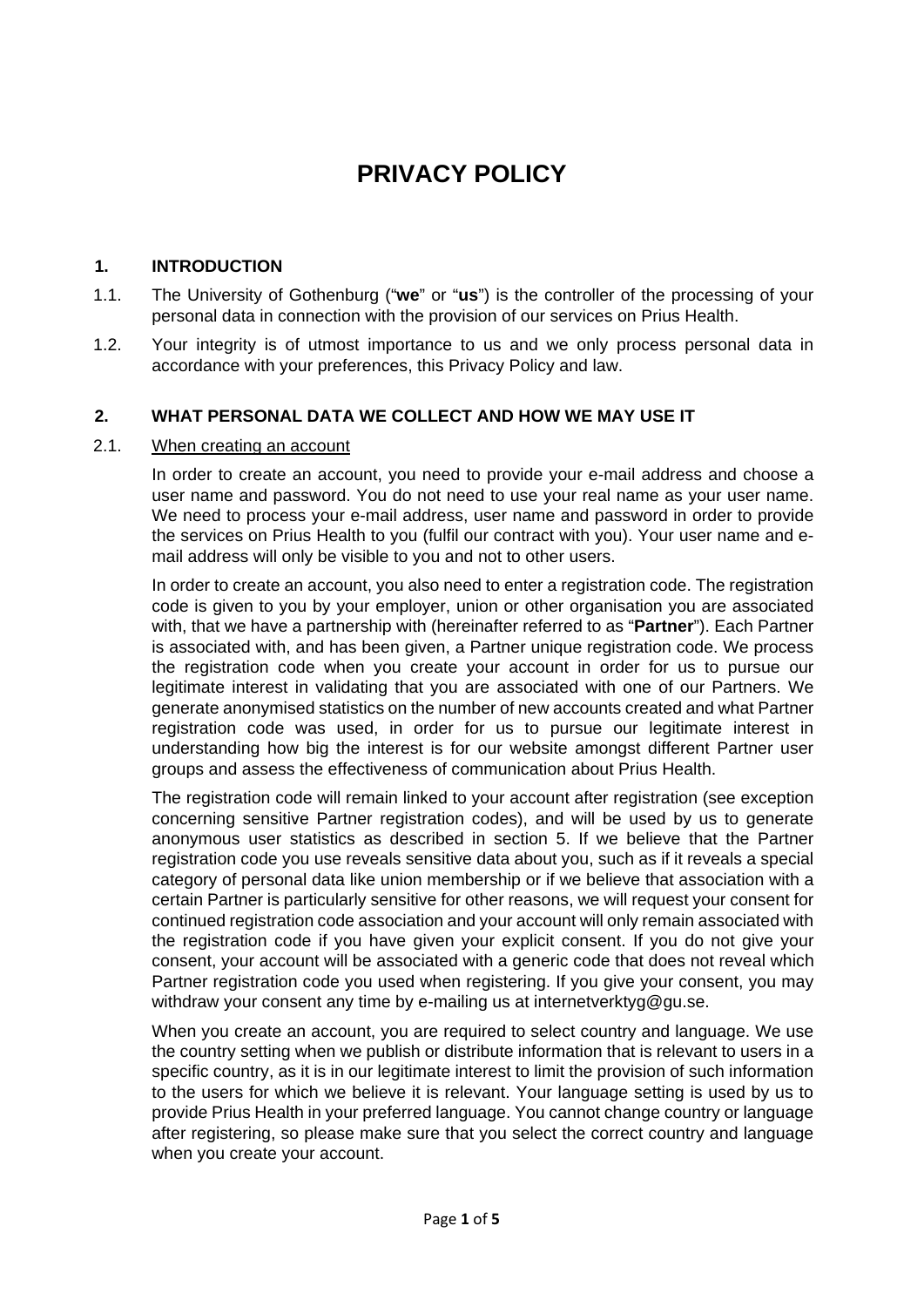### 2.2. Themes, online tests and data you upload

Once your account is created, you may explore different themes. This often involves answering questions, setting up goals or writing notes of your thoughts concerning the chosen theme. When you have completed a theme, the theme and any input you have provided into the theme, such as comments or answers to questions, will be saved in your account for you to go back to and read. Upon completion of a theme, you will be recommended a number of other themes. These theme recommendations are general and based on your most recently selected theme.

If you do an online test, an algorithm will automatically generate a result based on your answers to questions in the test. The results generated will only be accessible to you and will be used to provide you with information and feedback. The results from the online tests will be saved in your account. If you cancel an online test before running the test, the data entered into the online test will not be saved.

You may also upload other data to your account, such as by entering notes into the diary. Additional functions will be added continuously.

Online test results, diary notes, themes and other data saved in your account will only be accessible to you and no other account holders, and will be processed only in order for you to follow your own personal development. The processing of these data is based on your consent. If you wish to withdraw your consent and instead wish for all or certain data to be deleted from your account, please contact us with a request to have the data deleted (see section 4.2 on how to delete certain personal data or content). The data will be stored in your account until you withdraw your consent or delete your account.

#### 2.3. Public areas of Prius Health

 Prius Health allows you to share questions from themes and thoughts on those themes with other users, as well as viewing questions and thoughts that other users have chosen to share. The public areas of Prius Health are accessible to all users that are associated with the same Partner registration code as your account. Any content you post in the public areas will be displayed anonymously. However, please ensure not to include personal data in the free text section of your post, as it can be viewed by other users. If you wish to have one of your previously published posts deleted, please contact us at internetverktyg@gu.se.

## 2.4. Contact form

Any messages you send to us via the contact form are transported to us via e-mail. We respond by sending an e-mail to the e-mail address with which your account is registered. Our processing of your message necessary in order for us to pursue our legitimate interest in handling and replying to incoming correspondence. We delete your message after having replied to it.

#### 2.5. Log in reminders

 Our vision is for Prius Health to improve the health and wellbeing of the users. As we believe that habits is what really makes a difference, our intention is that Prius Health shall form part of the users' everyday life. In order to achieve that, frequent use of Prius Health is necessary. Our scientific research study, which is separate from but similar to Prius Health, has shown that the sending of login reminders leads to increased frequency of usage amongst the participants of the study. As it is in our legitimate interest that Prius Health is used as intended, we will send e-mail reminders to you after your last visit at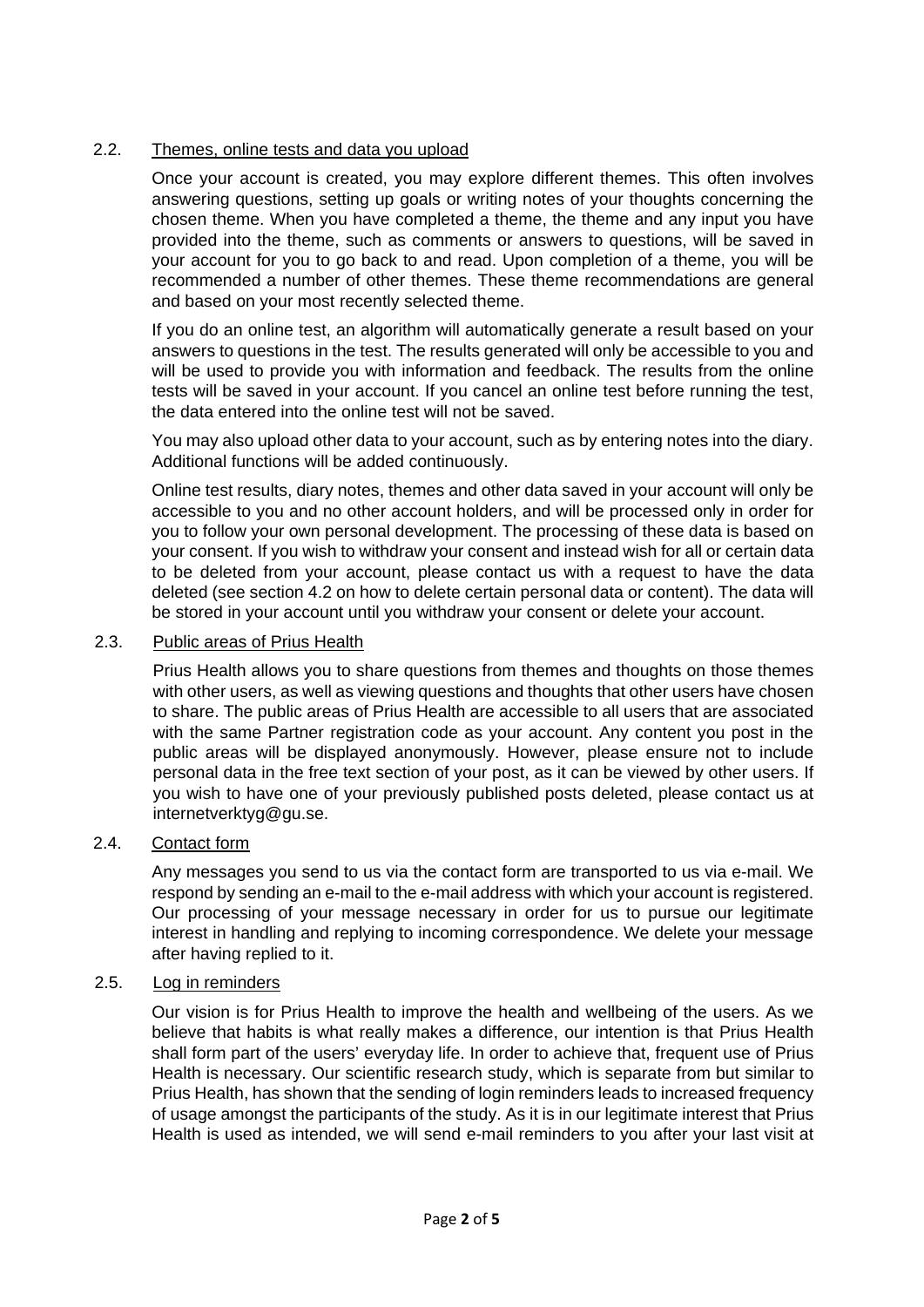Prius Health, encouraging you to log in again. You may change the frequency of your reminders or turn them off completely in the settings section of your account.

2.6. Information e-mail

 If you subscribe to information e-mails we will use the e-mail with which your account is registered, to send you information e-mails. The use of your e-mail for this purpose is based on your consent, which you can withdraw at any point by changing your settings for information e-mails.

2.7. Sharing via e-mail and social media

 If you share Prius Health content via e-mail or social media, the person you share the content with will see that you have an account at Prius Health, but will not have access to the information in your account; only the content shared. We do not process your social media or e-mail details.

## **3. WHO CAN ACCESS YOUR PERSONAL DATA?**

- 3.1. Your account and all data you upload thereto, including your user name, email address, diary notes, data you enter into online tests or other data, will only be visible to you only, and not to other users or non-users. Content you publish in public areas of Prius Health will be published anonymously unless you include personal data in the post you publish that reveals your identity. Please be aware that other users may share, spread and otherwise use content including any personal data you have chosen to make available in public areas of Prius Health. We are not in control of, nor responsible for, such sharing or spreading, or use by other users or third parties. Please refer to our User Terms to learn more about sharing on Prius Health.
- 3.2. You may see inspirational texts, insights or thoughts of other users of Prius Health or users of our separate scientific research study, on Prius Health. We have obtained these users' consent to share these specific texts on Prius Health. We do not share the data you upload to your account with other users or third parties without your consent (except that data posted in public areas of Prius Health may be viewed by other users).

#### **4. WHEN IS PERSONAL DATA DELETED?**

- 4.1. Personal data you upload to your account will be saved for as long as the account exists or until you contact us to have personal data removed.
- 4.2. You may delete your account manually from the settings section of your account or from the webpage where you change your password (main page before logging in). If you wish to delete certain personal data or content that you have uploaded to your account, or if you need assistance to delete your account, please contact us (see section 10.1). Please note that we reserve the right to delete your account after a pro-longed period of inactivity or in case of inappropriate usage of Prius Health. We will notify you before doing so; please refer to the User Terms for more information.
- 4.3. After your account has been deleted all personal data in your account will be permanently deleted and you will no longer be able to access it. Please note however that content you have published in public areas of Prius Health will not be deleted as they are anonymous; they will therefore still be accessible to other users unless you contact us to have the content removed. Please note that, as the content in public areas of Prius Health is published anonymously, you need to be able to specify what content you wish to have deleted, in order for us to assist you.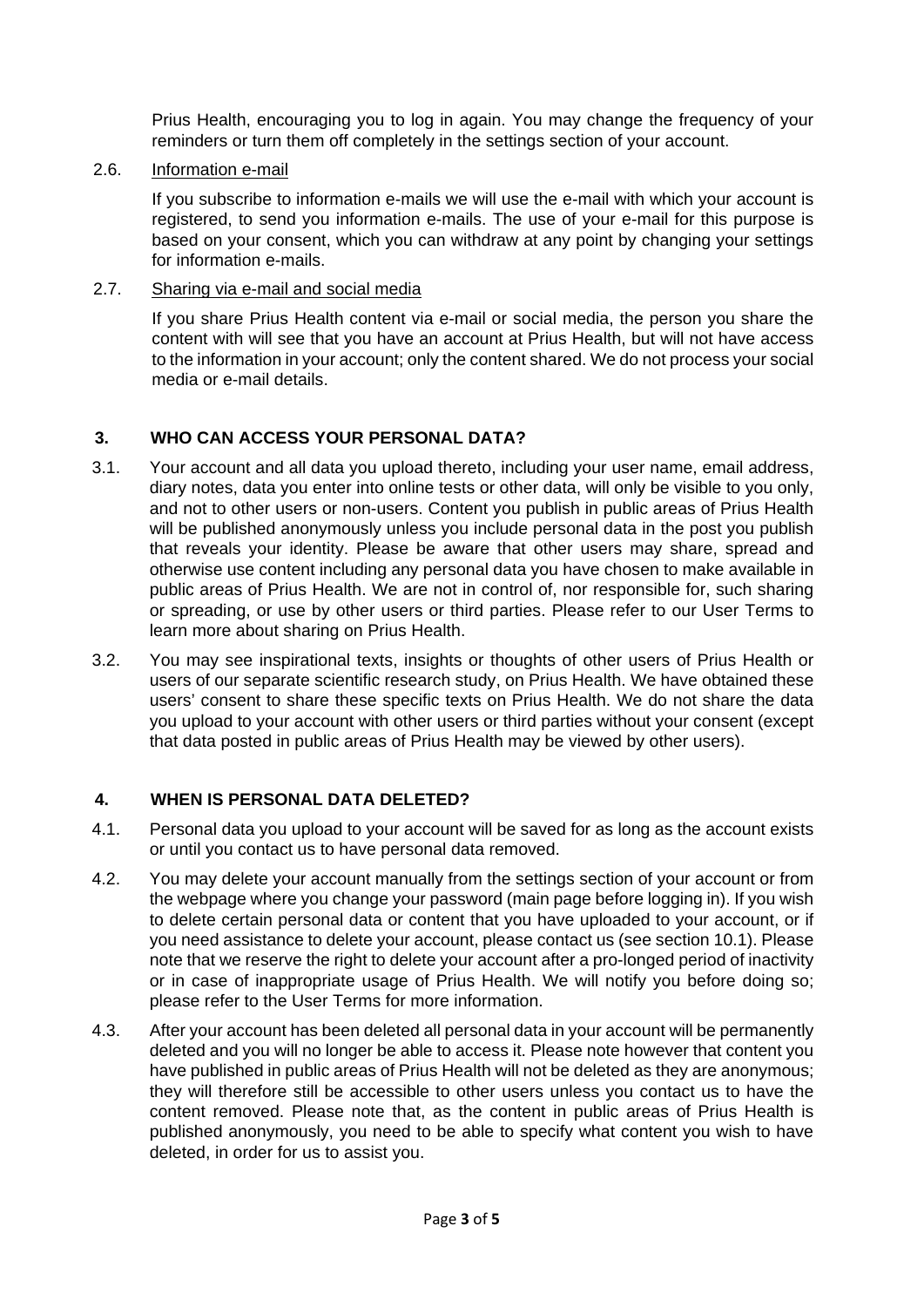## **5. STATISTICS**

- 5.1. Your account will be associated with the Partner registration code used when you created your account, or, as the case may be, a generic code (see section 2.1). The association with the code is necessary in order for us to generate anonymous statistics on:
	- a) number of accounts associated with each respective Partner (or general code);
	- b) number of clicks per article/theme etcetera per Partner (or generic code). (Note! We do not track what individual users click on); and
	- c) time of log in and log out (data is anonymised within 14 days).
- 5.2. We generate the anonymous statistics as it is necessary in order for us to pursue our legitimate interest in assessing the effectiveness of communication about Prius Health, so that we can reach out to relevant groups and to assess the interest in different types of articles, themes and other content we publish on Prius Health, so that we can publish more of the type of content we believe the users as a group will be interested in.

#### **6. RECIPIENTS OF PERSONAL DATA**

- 6.1. Our sub-contractors will process your personal data if and to the extent that it is necessary in order for them to provide their services to us as agreed (such as our website developer or hosting provider), so that we can operate Prius Health. We have data processing agreements in place with all sub-contractors who process personal data on our behalf and we (and our sub-contractors) only process your personal data within the EU/EEA.
- 6.2. We share anonymised statistics (in which you are not identified) with our Partners, as well as in information material to be presented to potential Partners, the public or to users.

## **7. RECTIFICATION, ACCESS AND OTHER RIGHTS**

- 7.1. You have the right to have personal data deleted and to withdraw your consent. Please refer to section 2 for information on how to withdraw your consent and section 4 for information on how to delete your personal data.
- 7.2. You have the right to have inaccurate personal data rectified. If wish to rectify data you have uploaded to Prius Health, please contact us (see section 10.1).
- 7.2. You have the right to obtain confirmation as to whether or not we process personal data concerning you, and where is the case, access to the personal data and information about the processing. If you wish to exercise this right, please contact us (see section 10.1).
- 7.3. You have the right to receive personal data concerning you that you have provided to us and have the right to transmit those data to another controller (data portability). This right only applies to processing that is based on your consent or on a contract. If you wish to exercise this right, please contact us (see section 10.1).
- 7.4. You have the right to request that we restrict the processing of your personal data, for instance if you believe the processing is unlawful or in other circumstances outlined in Article 18 GDPR. If you wish to exercise this right, please contact us (see section 10.1).